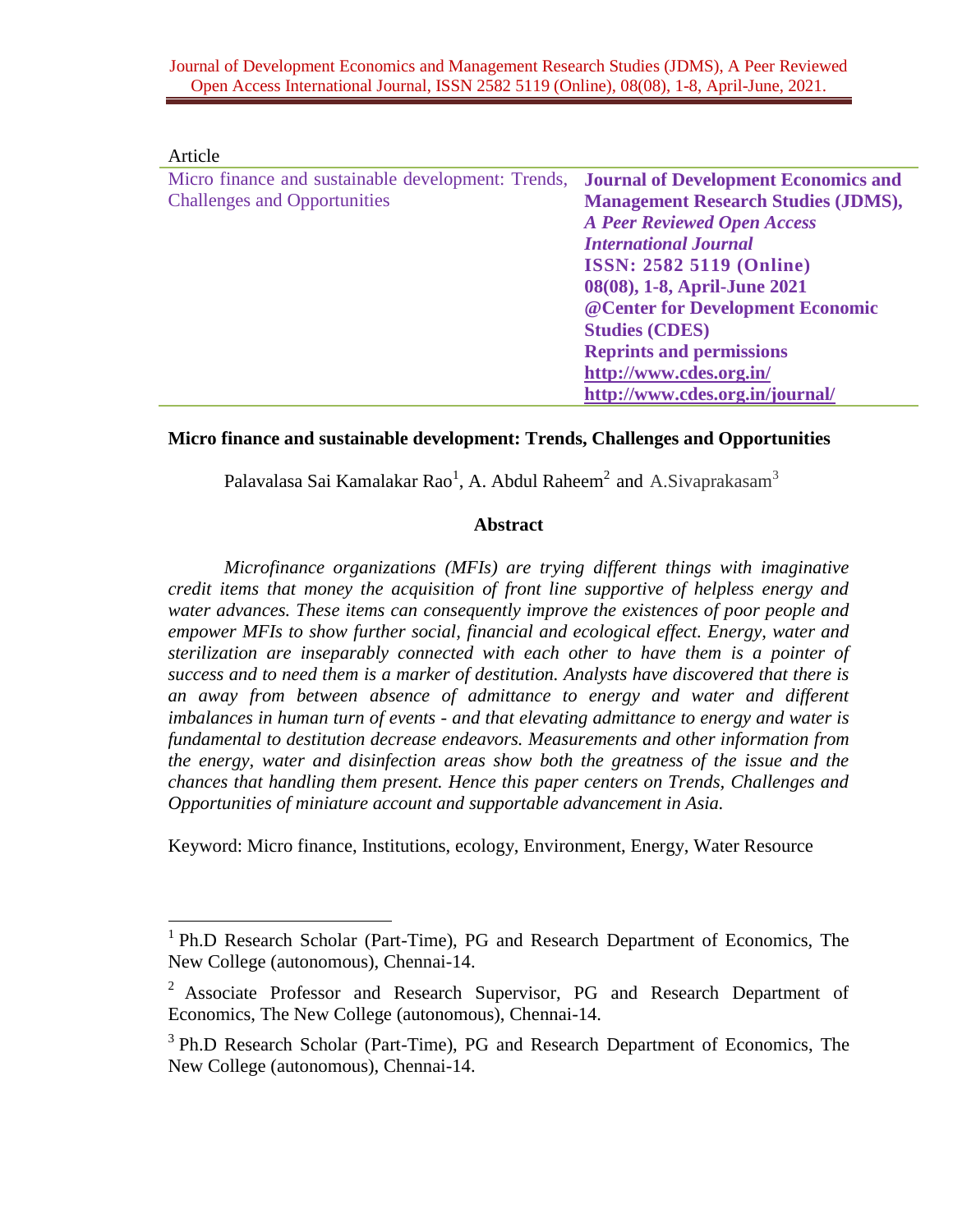## **1.1 Introduction**

Worldwide familiarity with economical turn of events, driven especially by the developing test of environmental change, is at a record-breaking high and some microfinance partners are attempting to discover creative approaches to be important for the arrangement instead of adding to the issue. While these partners survey the social and financial advancement effect of their activities, their ecological effect is progressively being assessed as far as ozone harming substance emanations decrease potential. The craving to alleviate the impacts of environmental change on the existences of miniature business people is additionally bringing interest up in giving the important wellbeing nets when yields fizzle, domesticated animals bite the dust, food costs rise and homes are demolished by catastrophic events and natural debasement.

Advancement endeavors in the locale are presently more centered around financing cleaner energy, harmless to the ecosystem disinfection and water frameworks, and creating miniature investment funds and miniature protection items that can moderate a portion of things to come effects of environmental change experienced by customers. Microfinance organizations (MFIs) are exploring different avenues regarding inventive advance items that money the acquisition of front line supportive of helpless energy and water innovations. These items can thusly improve the existences of poor people and empower MFIs to show further social, financial and ecological effect. Energy, water and disinfection are inseparably connected with each other – to have them is a pointer of flourishing and to need them is a marker of neediness.

Specialists have discovered that there is an away from between absence of admittance to energy and water and different disparities in human turn of events - and that elevating admittance to energy and water is key to destitution decrease endeavors. For instance, the UN Millennium Project has put forth a smooth defense that energy administrations directly affect all the Millennium Development Goals and that improving admittance to energy administrations would significantly help the way toward accomplishing these objectives. Insights and other information from the energy, water and disinfection areas show both the extent of the issue and the chances that handling them present.

## **1.2 The Role of Microfinance: Demand and Supply**

Until generally as of late, most MFIs have not zeroed in on specific loaning for energy, water or disinfection. In any case, some of them are announcing a developing interest from low-pay customers for credits to get to energy, clean water and better disinfection alternatives for their family units and organizations. MFIs are encountering request from two arrangements of likely customers: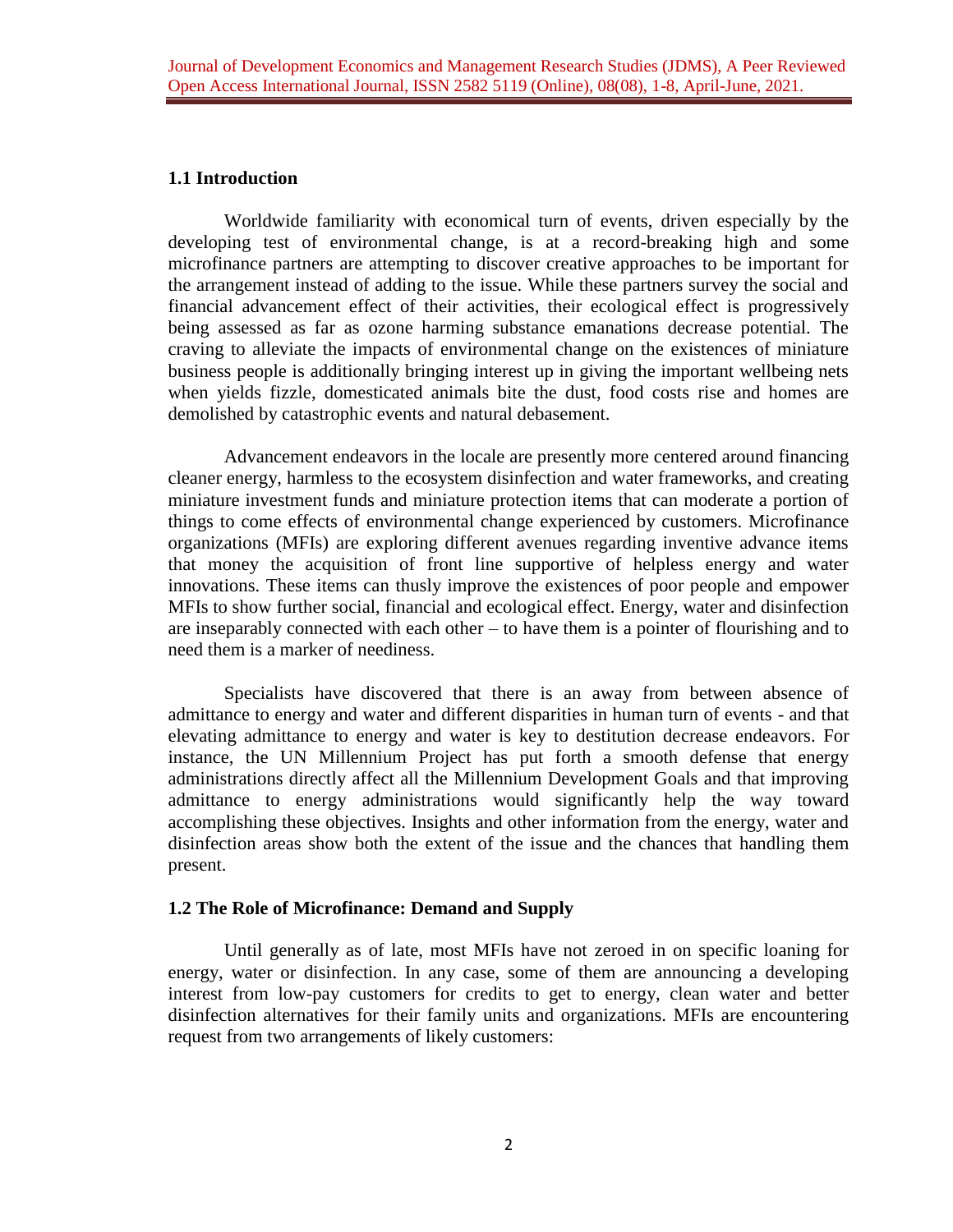**End-clients:** who are individuals who have the profile of a normal microfinance customer and need advances going from US\$50 to US\$1,000? These customers are requesting financing to buy energy administrations, for example, lighting, refrigeration, mechanical force for running apparatus utilized in horticultural preparing, just as for warmth and cooking energizes. A few customers are searching for network association advances or advances for elective energy alternatives that are more solid than the matrix. Customers likewise need admittance to toilets and to cleaner water; by and by this implies gadgets to clean the current stockpile of water (through desalination, sterilizing and sifting), components to ease transportation of water including siphons, and intends to store clean water. While numerous customers need these credits for business purposes, a few customers need advances to buy benefits that will improve the personal satisfaction of their families.

**Little and developing organizations:** That is a critical piece of the energy or water esteems chain and need admittance to microfinance for extension. They production or sell the actual innovation, yet uphold miniature business people who produce parts or introduce or transport gear. A commonplace business may be a water filtration business that underpins various more modest water packaging and transportation organizations. Then again, it very well may be a sun based battery charging business that recruits individuals to convey the batteries to end-clients, for example, road sellers who are leasing the batteries to control lights. These customers are typically large for microfinance (requiring credits of US\$3,000 or more over longer terms) yet are among the most unfortunate of the customary bank customers and regularly get lost between the two areas. This customer bunch can possibly produce pay and resources at the lower part of the pyramid regarding position creation and market improvement.

While MFIs are encountering this developing interest for energy and water advances from their customers, energy and water organizations are starting to see a market in creating items custom-made to low-pay families. To develop their organizations these little energy and water organizations need end-client money alternatives for their customers. The possibility of creating associations with MFIs to give financing bundles to their low-pay customer base turns out to be progressively alluring.

A portion of these organizations are additionally searching for new financing alternatives themselves to venture into new districts or offer a more extensive scope of items and administrations to their customers. Universally, a little yet developing number of private and public givers are hoping to help naturally mindful associations. There are likewise various social speculators who are searching for triple main concern venture openings adjusting financial, social and natural destinations) and are keen on the guarantee of carbon exchanging and the enormous neglected business sectors for energy and water.

**Loaning:** While there is impressive guarantee in energy and water loaning, microfinance professionals have recognized various difficulties dependent on their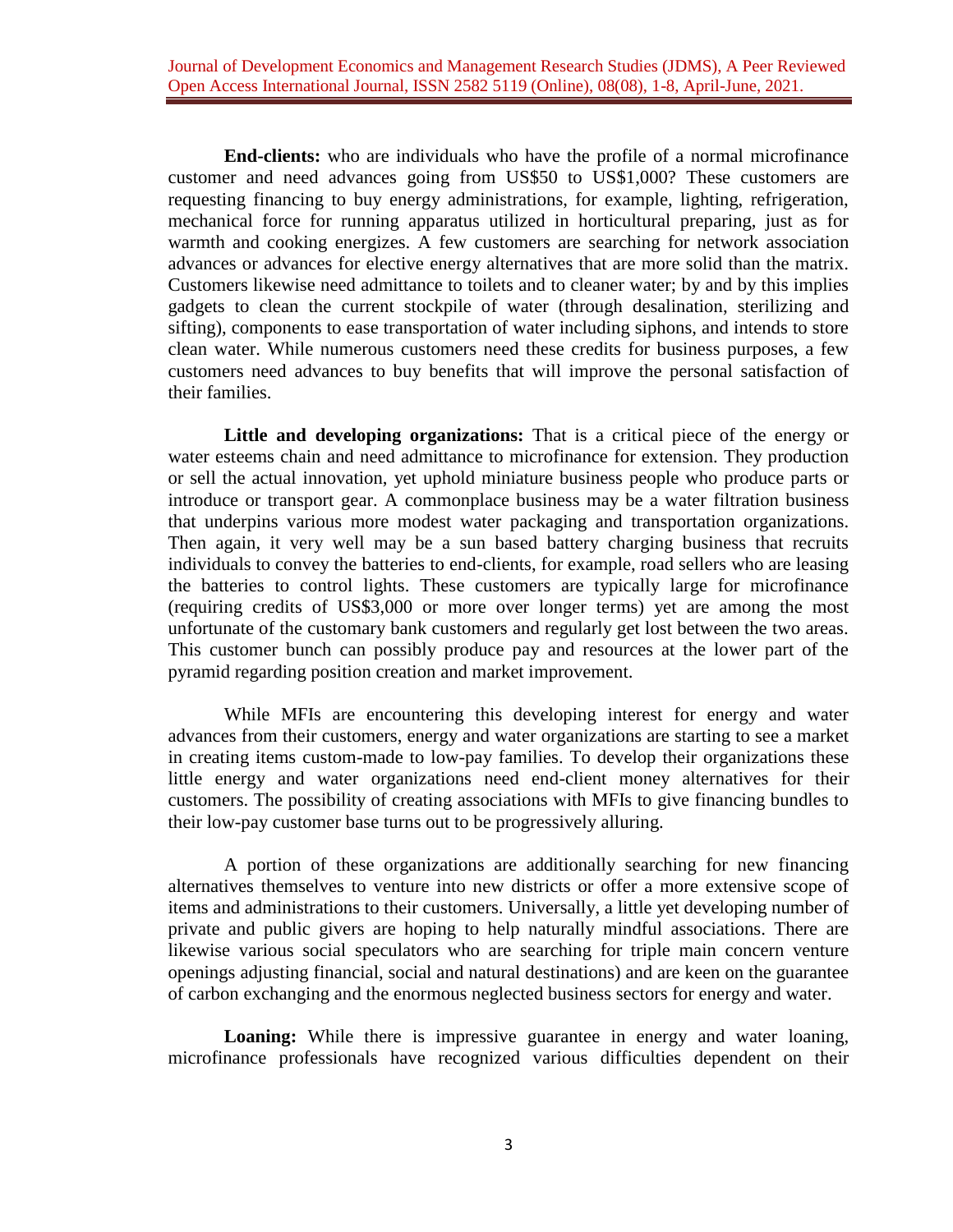encounters, for instance, on the energy side an extensive three landmass study finished in November 2007 found that the significant test that MFIs confronted was finding a solid energy accomplice and making a commonly useful organization plan. The investigation noticed that MFIs additionally experienced these difficulties:

[1] They arranged organizations with temperamental energy organizations that either left business or picked mid route through the agreement to support an alternate customer base. They neglected to haggle after deals upkeep or administration concurrences with their energy accomplices and were burdened with nonfunctional energy frameworks.

[2] They consented to unsafe courses of action with energy organizations, for example, paying the forthright expense of hardware and establishment however confronted circumstances where establishment was postponed or innovation changed and customers chose to drop their credits.

[3] They didn't plan a suitable energy credit item that addressed customer issues.

[4] They gave energy credits to items that were vigorously sponsored by nearby government. At the point when the sponsorships were eliminated and the items were offered at market rates the customers were not, at this point keen on buying the items and the energy loaning slowed down.

[5] The starting customer examination measure, the reimbursement cycle and the observing and assessment frameworks were not adjusted to energy loaning.

[6] The MFIs didn't satisfactorily prepare credit officials to advance and develop the energy portfolio.

From a financial specialist viewpoint, the two greatest difficulties are scale and maintainability. While there are a great many needy individuals who actually need admittance to microfinance, the quantity of destitute individuals who have gotten credits for energy related purposes from MFIs is miniscule; presumably 500,000 individuals, which isn't so much as 1 percent of the all out number at present, came to by microfinance. Without a doubt, as of late have MFIs understood the likely market for energy loaning. Regardless, financial specialists who are keen on the triple main concern need to have the option to discuss genuine scale and maybe ought to show restraint in the short term as powerful scaling models for energy and water loaning are created.

Most speculators likewise stress the significance of institutional manageability and in this way need to comprehend that the dangers of energy or water loaning are fairly unique in relation to those of an ordinary microfinance credit. Presently, the Foundation for Development Cooperation (FDC) in organization with the Asian Development Bank (ADB) is setting up the Energy for All (E4ALL) Partnership, which will uphold the scaling-up of fruitful existing methodologies and empower the execution of promising new and reasonable financing systems to build admittance to current types of clean/environmentally friendly power to the poor in the Asia-Pacific Region.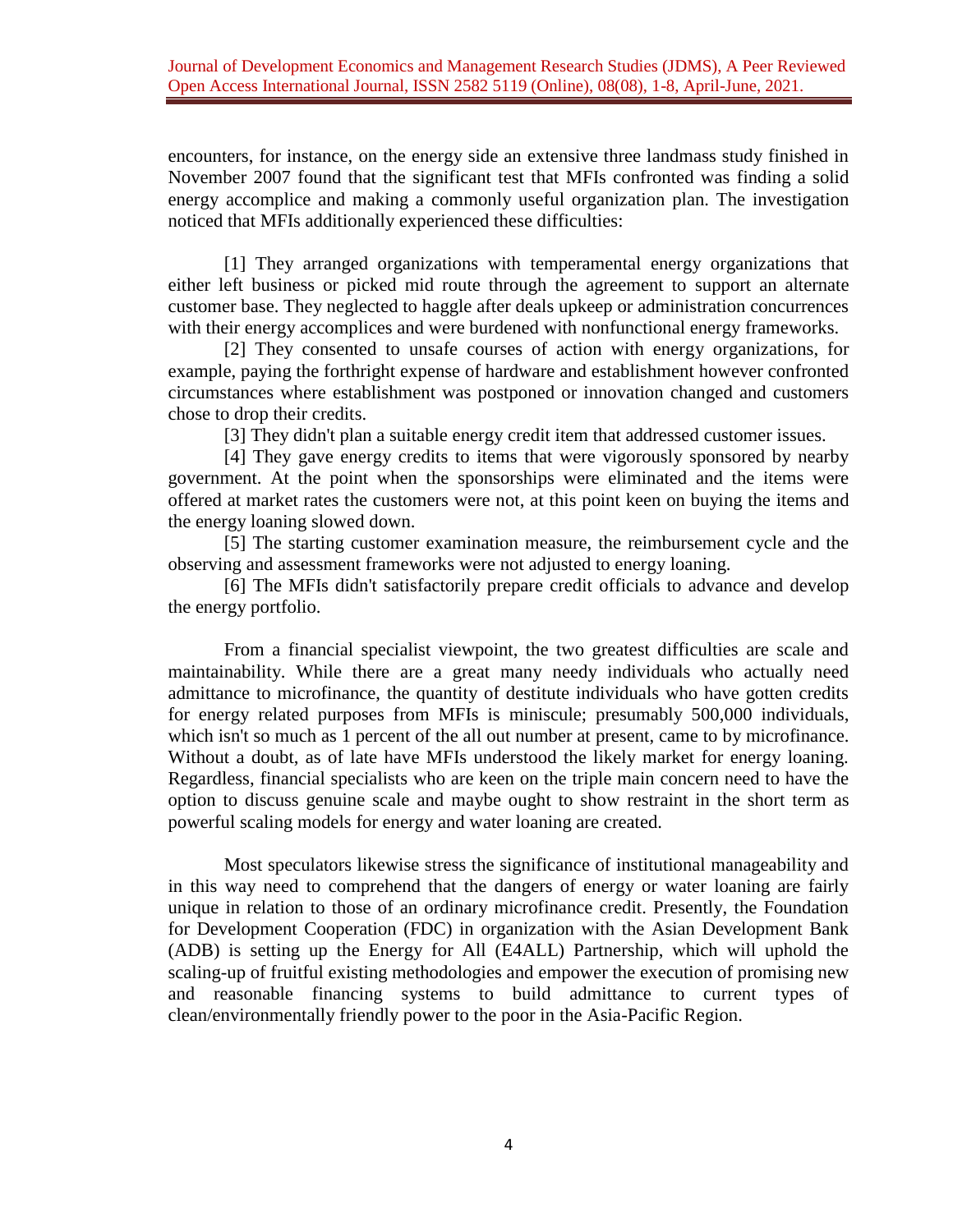#### **1.3 Microfinance, Innovation and Sustainable Development**

The greatest test in connecting microfinance and reasonable improvement in Asia is the stunning numbers: the majority of the world's poor live in Asia and they regularly need admittance to energy, clean water and disinfection. Notwithstanding, Asia offers novel occasions to address the test since it is a hotbed of advancement in financially savvy, favorable to helpless innovation improvement and it has the best instances of microfinance associations that have arrived at great scope. The biggest microfinance associations on the planet work in Asia, and the world's biggest miniature energy and miniature water loaning activities are likewise in Asia.

Energy In the energy area, some of the advancements center around improving the effectiveness and execution of existing innovation like sun based lamps, cooking ovens or bio-gasifies. Arrangements range from utilizing cleaner fuel, for example, Liquefied Petroleum Gas (LPG) to planning more productive ovens, for example, the sarai steam cooker and the wood-saving ovens showcased by TIDE. MFIs and their innovation accomplices are helping helpless customers discover approaches to jump over middle energy innovation and move straightforwardly to solid elective wellsprings of energy, for example, sun oriented. As anyone might expect, the developments that appear to be most famous are those that most adequately react to customer needs.

One of the pioneers in energy loaning and probably the biggest part in Asia is Grameen Shakti, which the two sells energy benefits straightforwardly and gives endclient money to customers through microloans. Grameen Shakti has introduced in excess of 150,000 sun based home frameworks in Bangladeshi towns since it was established in 1996. As of now, Grameen Shakti is the biggest single installer of sun oriented home frameworks in Bangladesh. In excess of 5,000 sun based home frameworks are being introduced every month. By selling these heavenly bodies, Grameen Shakti gives lighting and interchanges (as cell phone charging) and has expanded work openings.

Customers buy their frameworks utilizing microloans that have moderate terms and are customized to their particular necessities. Furthermore, 3,000 biogas plants and three sun based warm activities have been introduced, and 9 sunlight based controlled PC preparing focuses have been made. The Grameen Shakti biogas program is connected to the arising poultry and domesticated animals industry in Bangladesh with an emphasis on slurry as a substitution for synthetic compost. Another pioneer in energy loaning is Sarvodaya Economic Enterprise Development Services (SEEDS), which is one of the biggest microfinance associations in Sri Lanka.

Through its particular energy loaning division, SEEDS has financed the establishment of in excess of 58,000 sunlight based home frameworks in country regions of Sri Lanka since 1998. The normal provincial family in Sri Lanka burns through 19 percent of its pay on energy, and many can bear off-matrix power in the event that they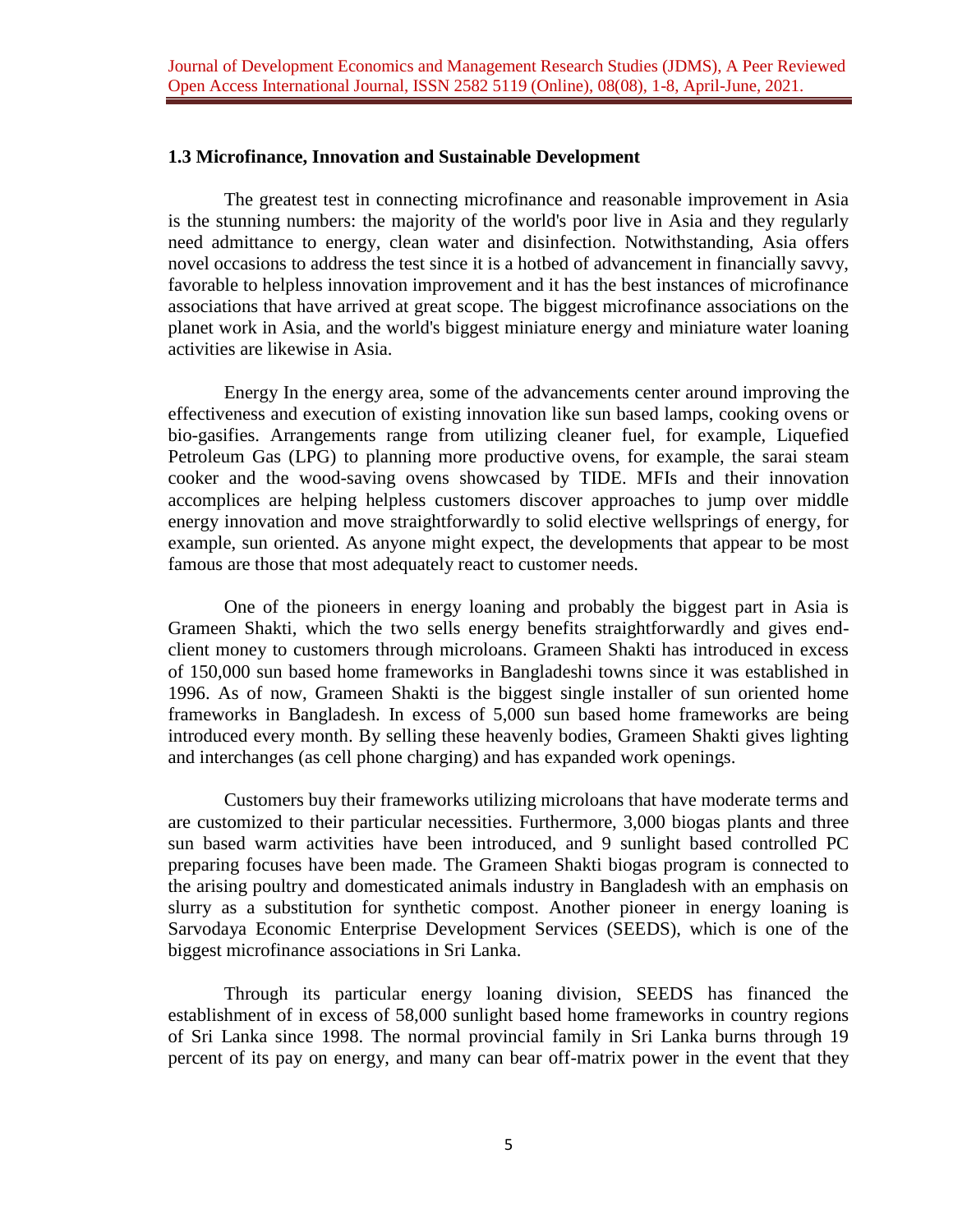approach end-client account. SEEDS work through authorize sunlight based installers to recognize potential advance clients. The month to month reimbursements are set at a rate that the family unit can bear to pay, and the credits are taken care of over a time of one to four years. Neighborhood field officials utilized by SEEDS gather month to month reimbursements and furthermore complete checks and minor fixes to the frameworks. A SEED has additionally introduced miniature hydro plans in rustic zones and has given 4,000 lattice association credits.

Perhaps the most imaginative associations in the energy microfinance space join SELCO India and SEWA Bank in Gujarat. SELCO is a main energy organization that gives practical energy answers for under-served families and organizations. It has introduced 85,000 sun oriented home lighting frameworks since 1995. Beginning in 2004, SELCO built up an association with SEWA Bank to give energy administrations to its casual area customers. SELCO has an advancement division that is centered on creating innovation custom fitted to the necessities of poor people. A clear model is sunlight based fueled headlamp created for birthing assistants who were conveying infants in rustic homes with no zap. The new lights were more secure and more brilliant than lamp oil and didn't dirty the air in the hovels. Accordingly, the primary breaths the new children took were of spotless, natural air instead of lamp oil exhaust.

The maternity specialists elevated the headlamps to individual SEWA customers, the rosebud puckers, who additionally work around evening time. The rosebud puckers found that the headlamps altogether improved their efficiency and pay levels by liberating them from holding lamp oil lights and empowering them to work twice as fast. SELCO's advancement division is a gold-mine of market responsive energy answers for poor people. Another zone of development is in the possible connection between the carbon markets and microfinance. Until as of late, these exchanging systems have been muddled and costly and have been outfitted at bigger organizations however there are some new players that are zeroing in unequivocally on MFIs as expected customers.

Miniature Energy Credits is another organization situated in Washington DC that intends to purchase carbon credits from MFIs loaning clean energy advances. These carbon assets can be utilized by MFIs to give financing to develop their energy portfolio and can conceivably transform into an appealing wellspring of future pay. Miniature Energy Credits intends to sell the carbon credits it purchases from MFIs on the Voluntary Carbon Market. Another player is Sigma Global, an Australian organization offering warning types of assistance on the worldwide carbon markets for about 10 years. It assists organizations with building up an essential intend to advertise their carbon resources in the most invaluable manner and has as of late centered around assisting MFIs with creating serious carbon procedures.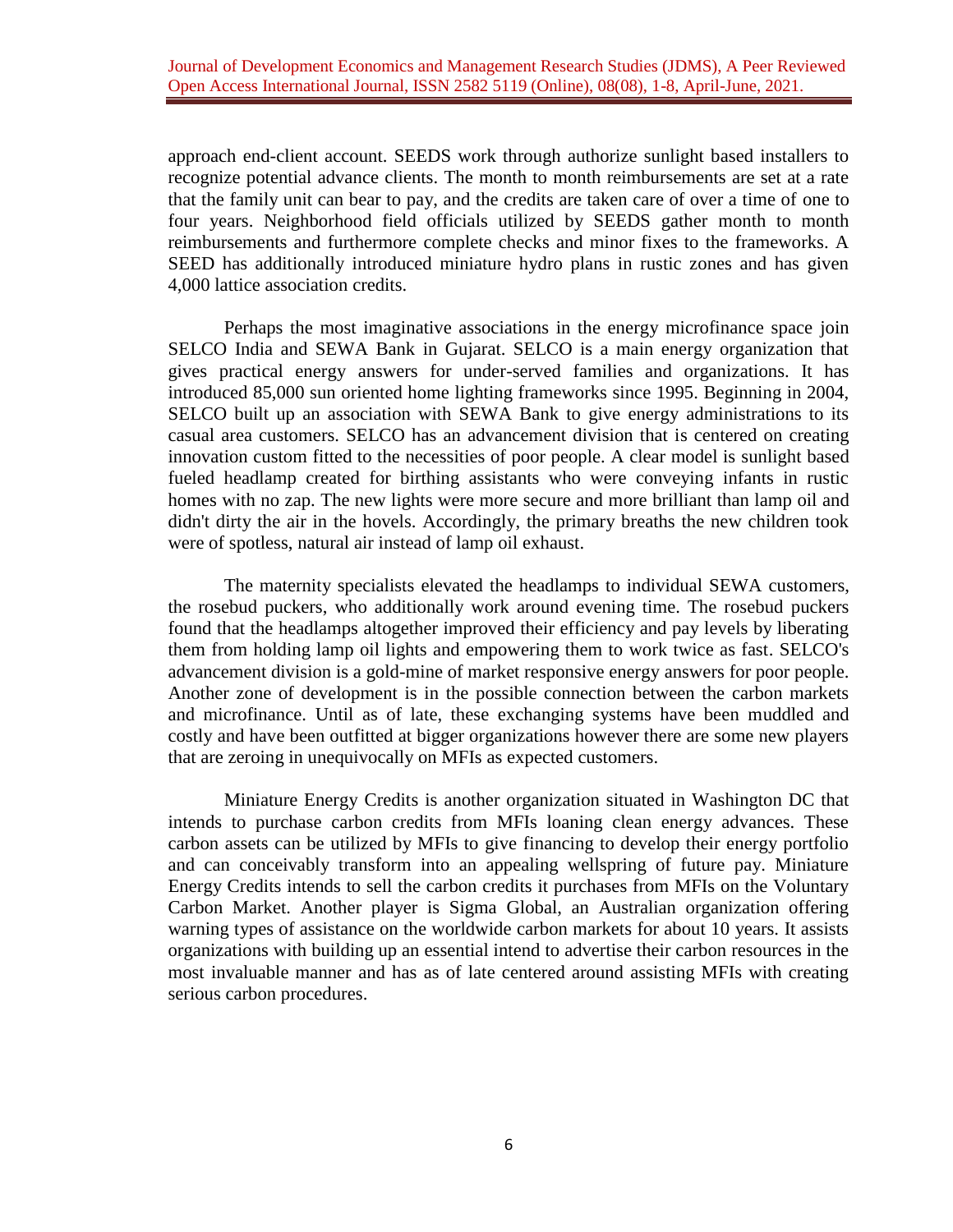# **1.4 Conclusion**

It could be deducted from above discussion that the Asia Microfinance Forum 2008 offered a superb diagram of the patterns, difficulties and openings confronting microfinance partners in tending to reasonable turn of events. Speakers gave rich instances of victories, disappointments and exercises learned dependent on their encounters, and the crowd raised fascinating and provocative issues that should be tended to in the coming months and years. Central questions for MFIs that are focused on coordinating feasible advancement objectives into their business incorporate the accompanying:

[1] The difficulties of scale and maintainability in energy and water loaning. MFIs should consider whether loaning to neighborhood networks notwithstanding people for energy and water is a practical method to arrive at scale, and provided that this is true, how to do this kind of loaning in a beneficial manner.

[2] Critical evaluation of the guarantee of carbon rating as a revenue source. MFIs should consider whether there is a genuine part for "keen sponsorships" according to energy and water loaning and whether carbon financing gives a feasible answer for the appropriation question. MFIs will likewise have to basically assess the difficulties of getting to the carbon market – endeavors to date have been very troublesome and more pertinent techniques and approval strategies are required before carbon can be depended on as a possible kind of revenue.

[3] Critical assessment of whether their potential accomplices are advancing innovation developments that are genuinely favorable to poor.

[4] Savings and protection items that relieve the dangers of environmental change experienced by their customers.

[5] Consideration of whether their plans of action are adequately alluring to the developing green venture local area that needs a triple primary concern for speculations.

The field is still new and there is gigantic potential for advancement on a few fronts including: growing new plans of action outfitted at accomplishing scale; creating methodologies to enter the carbon showcases successfully; building moderate advances that address helpless customers' issues; creating hazard relieving items for customers influenced by environmental change issues; and create and advance green venture opening at the minor part of the pyramid. A proper and significant endeavor to address environmental change through practical advancement is perhaps the most basic and invigorating issues for the microfinance area to handle in the next decade.

## **References**

- 1. Andre, B, 1999: Empowerment, Economic and Political Weekly, March 6. pp.12- 23
- 2. Basu, S.C., 2006, Micro Credit: Towards a Trickle UP Approach, The Indian Banker, 1(2): Feb, pp. 3-6